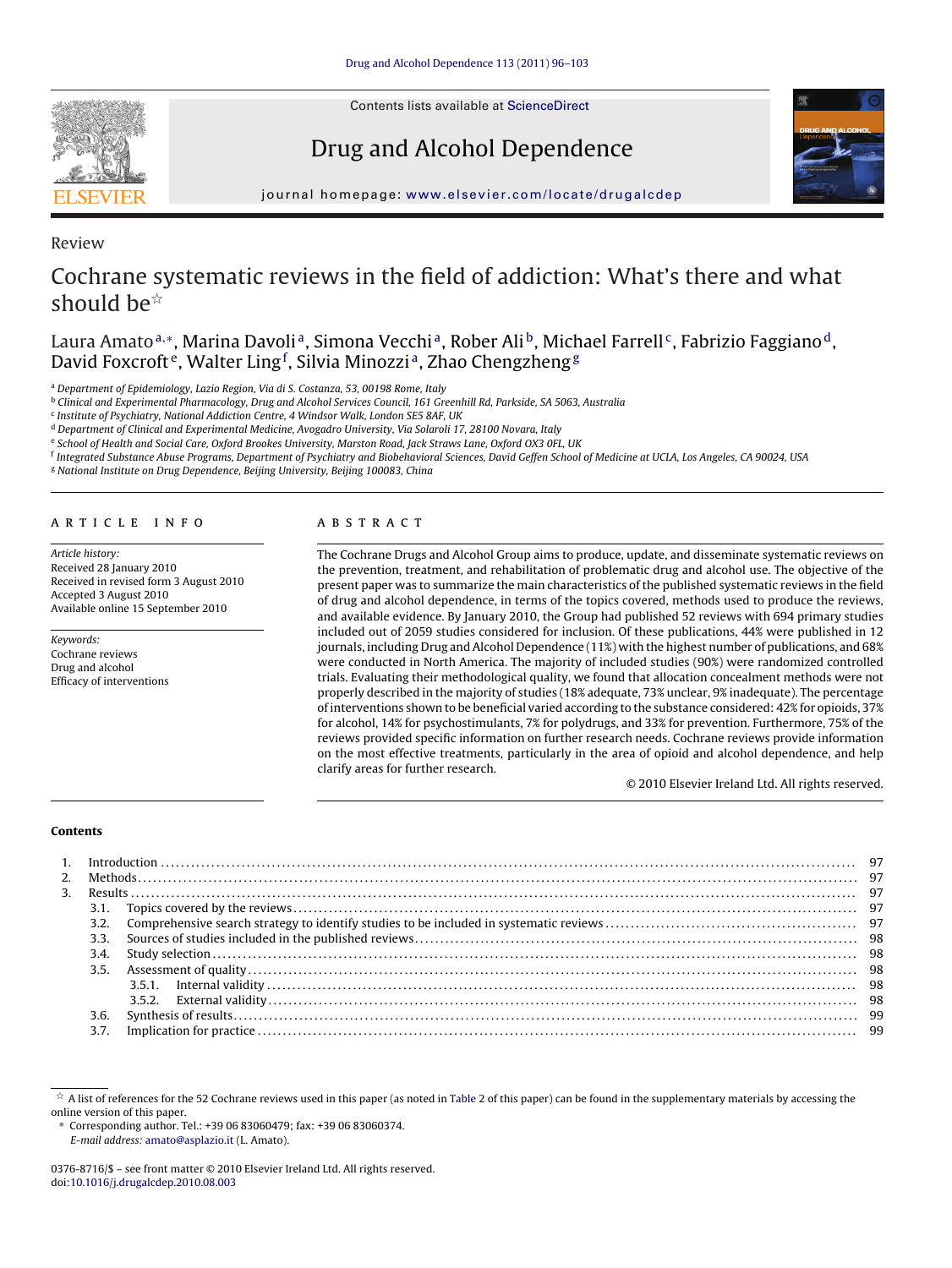| $Contributors \dots 102$ |  |
|--------------------------|--|
|                          |  |
|                          |  |
|                          |  |
|                          |  |
|                          |  |
|                          |  |

# **1. Introduction**

According to the World Health Organization, the prevalence of alcohol dependence in the European Union is estimated to be between 3.8% (Germany) and 12.2% (Poland) of the adult population, whereas the prevalence is estimated to be 7.7% and 9.3% in the United States and Canada, respectively [\(WHO, 2005\).](#page-7-0) The most recent figures for illicit drug use indicate that the prevalence of opioid abuse among persons 15–64 years of age is approximately 0.5% in most Western countries (i.e. EU, USA, Canada, and Australia) [\(UNODC World Drug Report, 2009\).](#page-7-0) The prevalence of cocaine abuse is estimated to be roughly 1% in the EU and Australia, but over 2% in Canada and approximately 3% in the US. The prevalence of amphetamine abuse is generally lower than 1%, but cannabis use rates are over 10% in several European countries, Canada, the US, and Australia ([UNODC World Drug Report,](#page-7-0) [2009\).](#page-7-0)

Substance use disorders are associated with a wide range of serious health, social, and economic complications. The health status of alcohol and drug users is generally affected by their pattern of consumption ([de Alba et al., 2004\)](#page-6-0) and, consequently, their life expectancy is often significantly lower than that of the general population ([Price et al., 2001; Sørensen et al., 2005; Wahren et](#page-6-0) [al., 1997\),](#page-6-0) with a great impact on the mortality of young adults ([Bargagli et al., 2006\).](#page-6-0) People who abuse drugs are less likely to be working [\(Ettner et al., 1997\),](#page-6-0) and alcohol dependence is associated with premature retirement due to health [\(Romelsjo et al.,](#page-7-0) [2004\).](#page-7-0) Housing, relationship, and judicial problems are also well documented among people who are substance dependent. Drug and alcohol dependence incurs high costs due to multiple hospitalizations and treatment episodes ([Rehm et al., 2007\).](#page-7-0)

Different interventions are offered for the prevention and treatment of substance use and dependence. The choice is often guided by common sense, intuition, experience, beliefs, or ideology and not always by evidence. Clinicians and policy makers need accessible, up-to-date, objective evidence regarding the effectiveness of different interventions. The aim of this paper is to review and report on the state of the production of Cochrane systematic reviews in the area of drug and alcohol dependence in terms of available evidence.

The Cochrane approach attempts to control for variable quality and provide a robust, even if sometimes limited, commentary on tightly defined interventions. Reviews are the result of a complex process that includes: formulating a proper question, comprehensively searching studies, objectively selecting and extracting data, critically evaluating primary studies, and synthesizing and updating results. In the last few years, grading the quality of the evidence has been added to this process. Several studies have evaluated the quality of systematic reviews and consistently found a better quality for Cochrane versus non-Cochrane reviews [\(Delaney et al., 2007;](#page-6-0) [Jadad et al., 2000; Jørgensen et al., 2008; Moher et al., 2007; Moja](#page-6-0) [et al., 2005; Olsen et al., 2001; Tricco et al., 2009\).](#page-6-0)

We performed a search limited to the four journals that represent the principal source of articles in the field of drug addiction from January 2006 to March 2010 and found only 11 non-Cochrane reviews, versus 52 published in the Cochrane Library.

#### **2. Methods**

The Cochrane Drugs and Alcohol Group (CDAG), as part of the Cochrane Collaboration, aims to produce, update, and disseminate systematic reviews of trials on the prevention, treatment, and rehabilitation of problematic drug and alcohol use. CDAG was founded in 1998 and has an editorial base in Rome [\(Davoli and Ferri,](#page-6-0) [2000; f](#page-6-0)urther information available at [http://www.cdag.cochrane.org](http://www.cdag.cochrane.org/)).

A total of 185 authors have published with the CDAG: 92 from the European Union, 28 from Australia, 22 from Asia, 21 from North America, 10 from South America, 7 from South Africa, and 5 from the Middle East. The systematic reviews published by CDAG are based on randomized controlled trials (RCTs) and controlled clinical trials that describe an active intervention (including prevention, treatment, and rehabilitation) aimed at reducing the potential for harm or the actual harm directly related to the use of different dependence-producing substances; the inclusion of other study designs is considered in limited circumstances [\(Amato et al.,](#page-6-0) [2010\).](#page-6-0) The publication of Cochrane reviews follows an editorial process, peerreviewed from the protocol stage onwards, with regular updates every 2 years according to the criteria of the Cochrane Collaboration ([Higgins and Green, 2008\).](#page-6-0)

In this paper, we summarize the main characteristics of the published systematic reviews, in terms of the topics covered, methods used to produce the reviews, and available evidence.

### **3. Results**

#### 3.1. Topics covered by the reviews

By January 2010, the CDAG published 52 reviews (see [Reference](#page-6-0) [list of reviews\)](#page-6-0) covering pharmacological and psychosocial treatments of opioid (20 reviews), alcohol (10 reviews), cocaine and other psychostimulant (11 reviews), polydrug (4 reviews), and cannabis, benzodiazepine, and metaqualone (1 review each) abuse or dependence. The effectiveness of preventive interventions across different substances was considered in four reviews.

# 3.2. Comprehensive search strategy to identify studies to be included in systematic reviews

The convincing evidence for the presence of several types of reporting bias demonstrates the need to comprehensively search for studies that meet the eligibility criteria for a Cochrane review. In fact, the comprehensiveness of the search affects both the validity of the review findings and the precision of the effect estimate [\(Clarke and Chalmers, 1998; Hopewell et al., 2009; Sterne et al.,](#page-6-0) [2008\).](#page-6-0) Reporting bias arises when the dissemination of research findings is influenced by the nature and direction of results. A recent review ([Hopewell et al., 2009\)](#page-6-0) examining the time to publication for clinical trial results, found that about half of all trials are published, and that those with positive results were published, on average, approximately 2–3 years earlier than trials with null or negative results. More recent evidence suggests that abstracts presented at the College on Problems of Drug Dependence (CPDD) conference that show negative or null results have half the likelihood of being subsequently published than those with positive findings [\(Vecchi et al., 2009\).](#page-7-0) (The College on Problems of Drug Dependence is the longest standing group in the US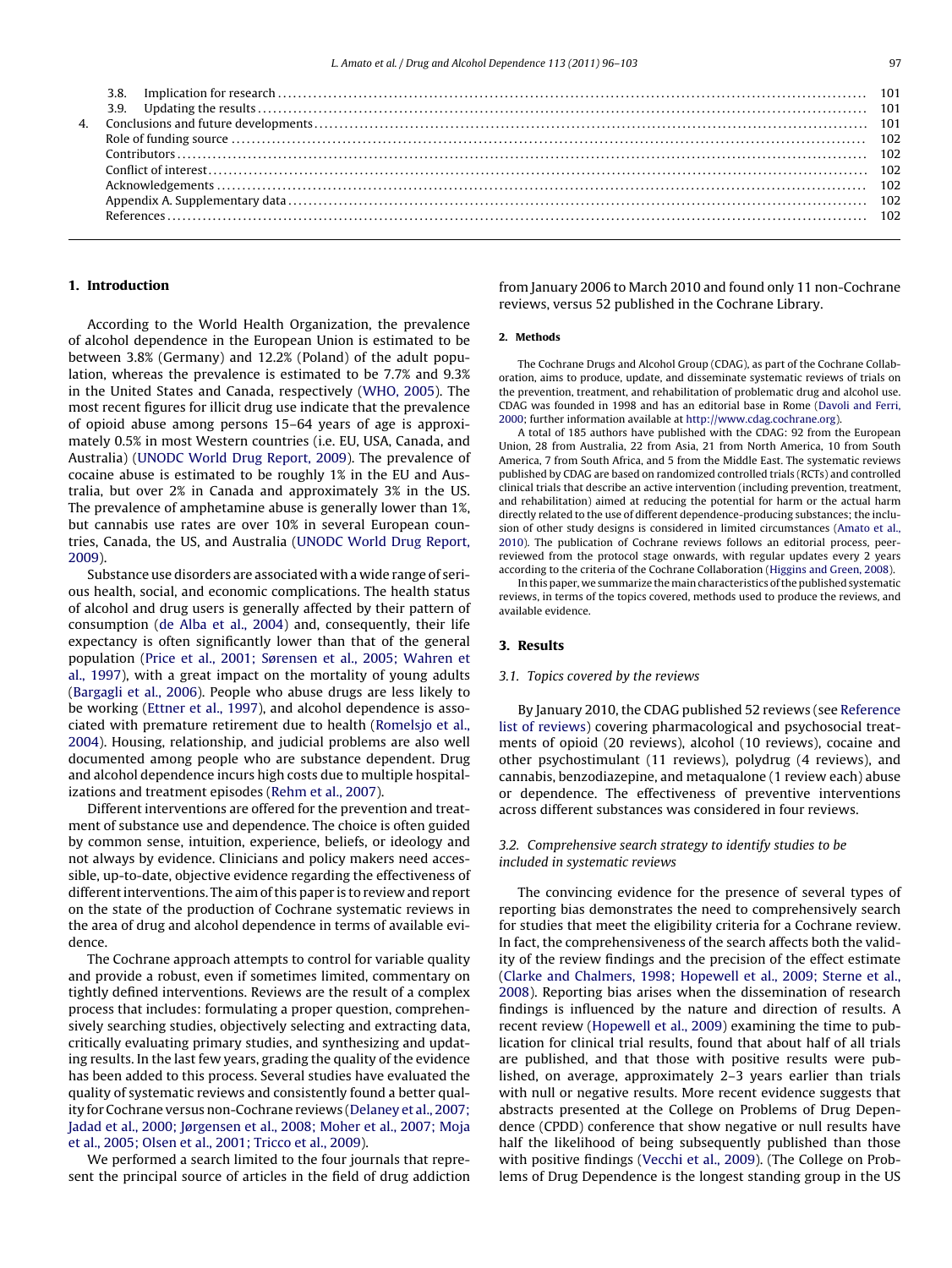addressing problems of drug misuse. Its annual scientific meeting serves as a forum that brings together basic and clinical scientists.)

Therefore, 'positive' results that indicate an intervention works are more likely to be published, more likely to be published rapidly, more likely to be published in English, more likely to be published more than once, more likely to be published in high impact journals, and, related to the last point, more likely to be cited by others.

Cochrane reviews entail an explicit transparent search strategy to find both published or unpublished trials [\(Higgins and Green,](#page-6-0) [2008\);](#page-6-0) for this purpose, CDAG created and maintains a specialized register of trials on the evaluation of treatment effectiveness. The studies are systematically searched in the electronic databases (MEDLINE, EMBASE, CINAHL), conference proceedings from the main conferences held in the addiction field, and trial registers of ongoing trials. We found that the process of systematically searching the literature identifies 15% of published studies that would have not been found through a non-systematic search. As of January 2010, the register contained 6971 references to studies.

#### 3.3. Sources of studies included in the published reviews

A total of 694 studies were included in the 52 published reviews; 91% of them were found in electronic databases and the remaining 9% were conference proceedings, sections or books, thesis dissertations, or unpublished trials found looking through major conference proceedings, reference lists of retrieved studies and by contacting the authors of included studies. Although MEDLINE represents the major electronic source of included studies, roughly 15% of included studies came from other electronic sources, EMBASE and CINAHL.

Forty-seven percent of the 694 studies included were published in 12 journals, the remaining studies were published in 163 different journals ([Table 1\).](#page-3-0)

#### 3.4. Study selection

The 52 reviews published by the Group considered 2059 trials for inclusion, of which only 694 (34%), with a total of 230,666 participants, satisfied the quality criteria for inclusion ([Table 2\).](#page-3-0) Although the inclusion criteria can vary between reviews and be attributed, in part, to the sensitivity of the search strategy, the proportion of studies that satisfy the criteria is low overall. Despite the considerable number of trials carried out on the treatment of addiction, our findings seem to confirm that only a few of them contribute to the cumulative knowledge on the effectiveness of interventions ([Chalmers, 1998\).](#page-6-0)

In the reviews published by the Group, only 10% were not RCTs. These studies were included in some of the reviews considering maintenance treatments for opioid dependence, and the reasons for inclusion were that they considered long-term outcomes, such as mortality, that are difficult to analyze in RCTs due to power limitations. The other non-RCT studies were included in three reviews on preventive interventions in which non-RCTs often represent the only available source of evidence. Results from these studies are considered in a separate analysis or for commentary purposes.

## 3.5. Assessment of quality

The extent to which a Cochrane review can draw conclusions about the effects of an intervention depends on whether the data and results from the included studies are valid. In particular, ametaanalysis of invalid studies may produce misleading results, yielding a narrow confidence interval around the wrong intervention effect estimate. Therefore, the evaluation of the validity of the included studies is an essential component of a Cochrane review and should

influence its analysis, interpretation, and conclusions. Many studies have shown an association between poor study quality and the overestimation of effect [\(Egger et al., 1997, 2003; Hopewell, 2004;](#page-6-0) [Hopewell et al., 2007; Villar et al., 1997\).](#page-6-0)

Systematic reviews should evaluate and take into account the internal validity (i.e. the extent to which systematic errors or bias are avoided) of each trial included, but also the applicability and generalizability or external validity (i.e. whether the results of a trial can be reasonably applied to a definable group of patients in a particular setting in routine practice) ([Dekkers et al., 2009\).](#page-6-0)

3.5.1. Internal validity. The Cochrane Collaboration's recommended tool for assessing the risk of bias [\(Higgins and Green,](#page-6-0) [2008\)](#page-6-0) in the included studies considers four domains: random sequence generation, allocation concealment, blinding (of those providing and receiving the intervention), and incomplete outcome data. Among these four domains, the allocation concealment, is historically the most frequently assessed. It implies any procedure ensuring adequate concealment of allocation, thus preventing any foreknowledge of the forthcoming allocations. As far as allocation concealment is considered, methods were not properly described in the majority of studies: 18% of the included studies reported adequate allocation concealment, in 73% allocation concealment was unclear, and in 9% it was inadequate. The proportion of included trials with documented adequate allocation concealment is lower than in other Cochrane reviews (i.e. fertility regulation, pregnancy and child birth, and health) ([Helmerrhorst et al., 2006\).](#page-6-0) This proportion, however, has improved over time, from 14% to 24%, for trials published before and after 1998, when the CONSORT statement on how to report the results of randomized studies was published [\(Moher et al., 1998\).](#page-6-0)

3.5.2. External validity. The main threat to external validity comes from the clinical setting, particularly the social and cultural context in which the studies were conducted, and this is particularly true in the field of addiction, where these contexts can actively affect the overall treatment outcome. Context factors might pertain to the host organization in which an intervention is offered, such as the expertise, experience, and morale of the staff expected to carry out the intervention, the competing priorities for the staff's attention, and the local resources.

Primary studies included in these reviews were conducted in North America (68%), Europe (22%), Australia/New Zealand (5%), Asia (3%), the Middle East (1%), and South Africa (1%). The distribution, however, was heterogeneous across substances of abuse; for example, studies conducted in North America varied from 93% each for psychostimulants and polydrug abuse to 45% and 56% for alcohol and opioid dependence, respectively [\(Table 1\).](#page-3-0)

In order to grade the quality of the evidence, the Grading of Recommendation, Assessment, Development, and Evaluation Working Group (GRADE) developed a system for grading the quality of evidence [\(GRADE Working Group, 2004; Guyatt et al., 2008a,b;](#page-6-0) [Schünemann et al., 2006\)](#page-6-0) which takes into account issues not only related to internal validity but also to external validity such as directness of results. The most recent Cochrane systematic reviews may contain a summary of findings table in which the quality of the included studies, valuated using the GRADE methodology, is incorporated to formulate a judgment of the overall quality of available evidence ([Higgins and Green, 2008\).](#page-6-0) The "Summary of findings' tables present the main findings of a review in a transparent and simple tabular format. In particular, they provide key information concerning the quality of evidence, the magnitude of effect of the interventions examined, and the sum of available data on the main outcomes. In the GRADE system, evidence is classified as "high" (further research is very unlikely to change confidence in the estimate of effect), "moderate" (further research is likely to have an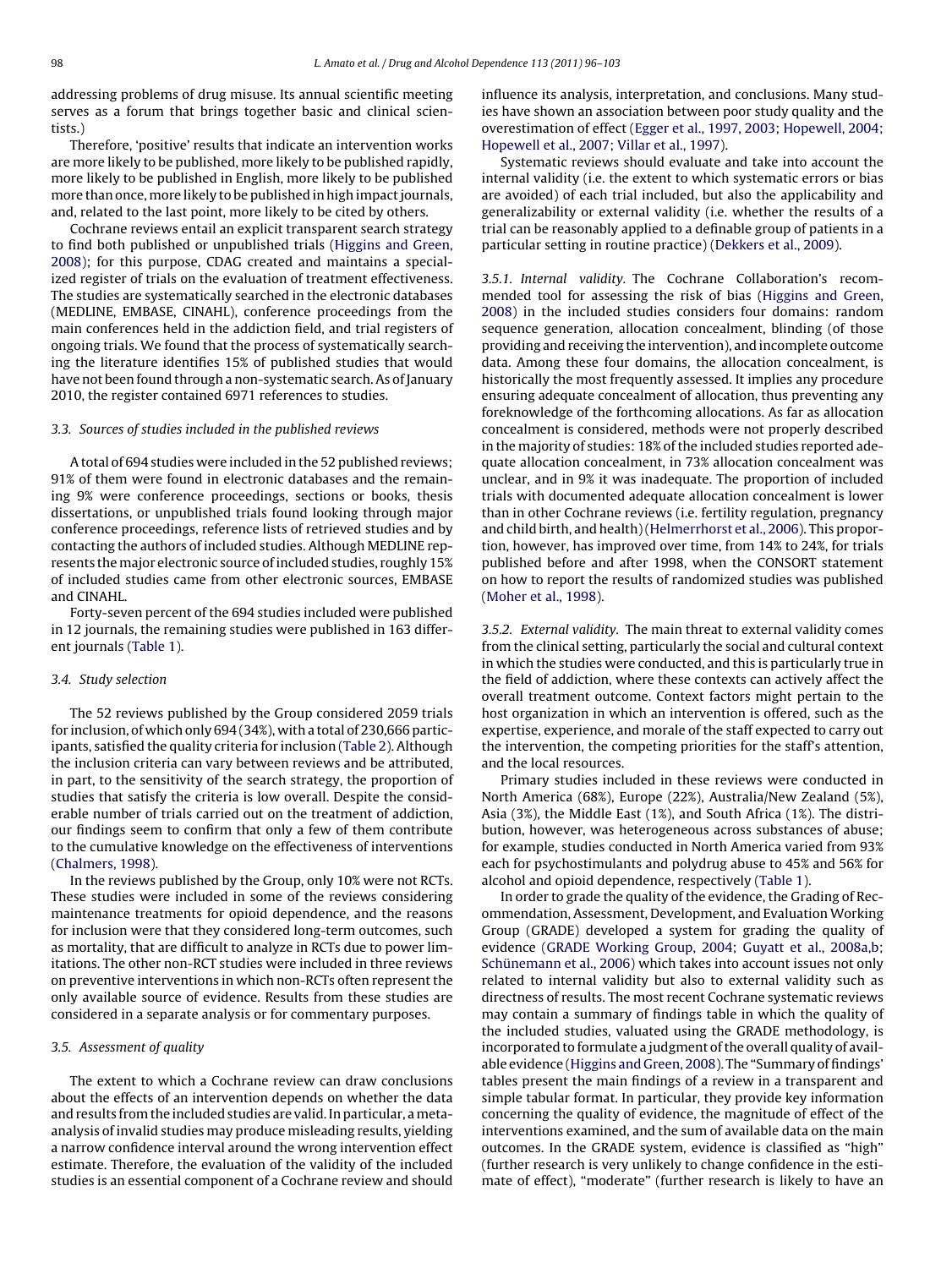#### <span id="page-3-0"></span>**Table 1**

|    | Journal                                        | No. of studies published | % of studies<br>published |
|----|------------------------------------------------|--------------------------|---------------------------|
|    | Drug and Alcohol Dependence                    | 75                       | 11                        |
|    | Archives of General Psychiatry                 | 36                       |                           |
| ζ  | Addiction                                      | 34                       |                           |
| 4  | Journal of Substance Abuse Treatment           | 32                       |                           |
| 5  | Journal of Consulting and Clinical Psychology  | 25                       |                           |
| 6  | Alcoholism, Clinical and Experimental Research | 18                       | 3                         |
|    | <b>IAMA</b>                                    | 17                       |                           |
| 8  | Journal of Studies on Alcohol                  | 16                       |                           |
| 9  | NIDA Research Monograph                        | 16                       |                           |
| 10 | The American Journal on Addictions             | 14                       |                           |
| 11 | <b>Addictive Behaviours</b>                    | 13                       | ำ                         |
| 12 | American Journal of Drug and Alcohol Abuse     | 13                       | 2                         |
|    | Total                                          | 309                      | 44.5                      |

Journals in which the 694 studies included in the Cochrane Drugs and Alcohol Systematic Reviews were published, January 2010.

The remaining 385 studies (55.5%) were published in 163 different journals.

important impact on confidence in the estimate of effect and may change the estimate), "low" (further research is very likely to have an important impact on confidence in the estimate of effect and is likely to change the estimate), or "very low" (any estimate of effect is very uncertain). This methodology has been introduced routinely in Cochrane systematic reviews since 2008.

In the reviews in which this method was applied, the majority of the results were rated as moderate or low quality, meaning that further research may change or is likely to change the estimates.

Finally, systematic reviews could be improved in the future by improving the applicability of the results in clinical practice. Most of the methodological research efforts in the field of systematic reviews, particularly the work by the Cochrane Collaboration, have focused on the evaluation of internal validity. The results of these efforts emphasize a better consideration of internal validity in systematic reviews performed by the Cochrane Collaboration [\(Moher](#page-6-0) [et al., 1999; Moja et al., 2005\).](#page-6-0) However, evaluating the applicability of results is of similar importance. A recent article ([Ahmad et](#page-6-0) [al., 2010\)](#page-6-0) assessed the methods and reporting of information on the applicability of trial results in systematic reviews and found that the applicability is poorly reported or taken into account. In order to ameliorate the applicability of results, in the future, authors must identify which applicability items are important (according to the type of treatment evaluated) and should be collected and reported.

#### 3.6. Synthesis of results

The synthesis of results, when appropriate, can be done using the statistical methods of meta-analysis. A quantitative summary of results was possible in more than two-thirds of the published reviews (39/52). The most frequent reason for not pooling results is the high heterogeneity across studies (11 reviews), whereas an absence of studies or only one study being retrieved is another reason for not performing a meta-analysis (three reviews and two reviews, respectively).

# 3.7. Implication for practice

To measure the available evidence for each intervention evaluated in the systematic reviews, we used the classification suggested by Clinical Evidence [\(Enkin et al., 1998\):](#page-6-0) "beneficial", effectiveness has been demonstrated by clear evidence from systematic reviews, RCTs, or the best alternative source of information, and the expectation of harm is small compared to the benefits; "likely to be beneficial", effectiveness is less well established than for those considered beneficial; "tradeoff between benefits and harm", clinicians and patients should weigh the beneficial and harmful effects according to individual circumstances and priorities; "unknown effectiveness", there is currently insufficient data or data of inadequate quality; "unlikely to be beneficial", a lack of effectiveness is less well established than for those considered as likely to be ineffective or harmful; and "likely to be ineffective or harmful", ineffectiveness or associated harm has been demonstrated by clear evidence.

In the reviews, the same intervention can often be compared with placebo or another intervention. For our purposes, we considered each comparison separately. The operative criteria used to apply the Clinical Evidence classification to the comparisons evaluated in the reviews published by our Group are as follows:

- 1. beneficial: all or majority of outcomes have significant positive results
- 2. likely to be beneficial: at least one outcome with significant positive results

#### **Table 2**

| Studies included and excluded in the Cochrane Drugs and Alcohol Systematic Reviews and Country of origin of Included studies, January 2010. |  |
|---------------------------------------------------------------------------------------------------------------------------------------------|--|
|---------------------------------------------------------------------------------------------------------------------------------------------|--|

| Substance of abuse | No. of<br>reviews | Total studies<br>considered | No. of included<br>studies $(\%)$ | No. of excluded<br>studies | No. of<br>participants | Asia     | Australia | Europe   | Middle East | North<br>America | South<br>Africa |
|--------------------|-------------------|-----------------------------|-----------------------------------|----------------------------|------------------------|----------|-----------|----------|-------------|------------------|-----------------|
| Alcohol            | 10                | 479                         | 176 (37%)                         | 303                        | 24733                  | 2%       | 5%        | 44%      | $\Omega$    | 45%              | 4%              |
| Opioid             | 20                | 828                         | 239 (29%)                         | 597                        | 36511                  | 5%       | 7%        | 28%      | 4%          | 56%              | $\mathbf{0}$    |
| Psychostimulants   | 11                | 252                         | 115 (46%)                         | 137                        | 9971                   | 3%       | 3%        | 1%       | $\Omega$    | 93%              | $\Omega$        |
| Cannabis           |                   | 39                          | 6(15%)                            | 33                         | 1297                   | 17%      | $\Omega$  | $\Omega$ | 83%         |                  | $\Omega$        |
| Benzodiazepines    |                   | 40                          | 8(20%)                            | 27                         | 494                    | $\Omega$ | 50%       | $\Omega$ | 50%         |                  |                 |
| Metaqualone        |                   | $\Omega$                    |                                   | O                          | $\Omega$               |          | $\Omega$  | $\Omega$ | $\Omega$    |                  |                 |
| Poly drugs         | 4                 | 148                         | 44 (30%)                          | 104                        | 19712                  |          | 5%        | 2%       | $\Omega$    | 93%              | $\Omega$        |
| Prevention         | 4                 | 279                         | 112 (40%)                         | 167                        | 1385557                | 1%       | 4%        | 4%       | $\Omega$    | 91%              | $\Omega$        |
| Total <sup>a</sup> | 52                | 2059 <sup>a</sup>           | $694a$ (34%)                      | 1368                       | 230666 <sup>a</sup>    | 3%       | 5%        | 22%      | 1%          | 68%              | 1%              |

<sup>a</sup> Six studies included and in common between opiate, psychostimulants, alcohol or poly drugs were counted once.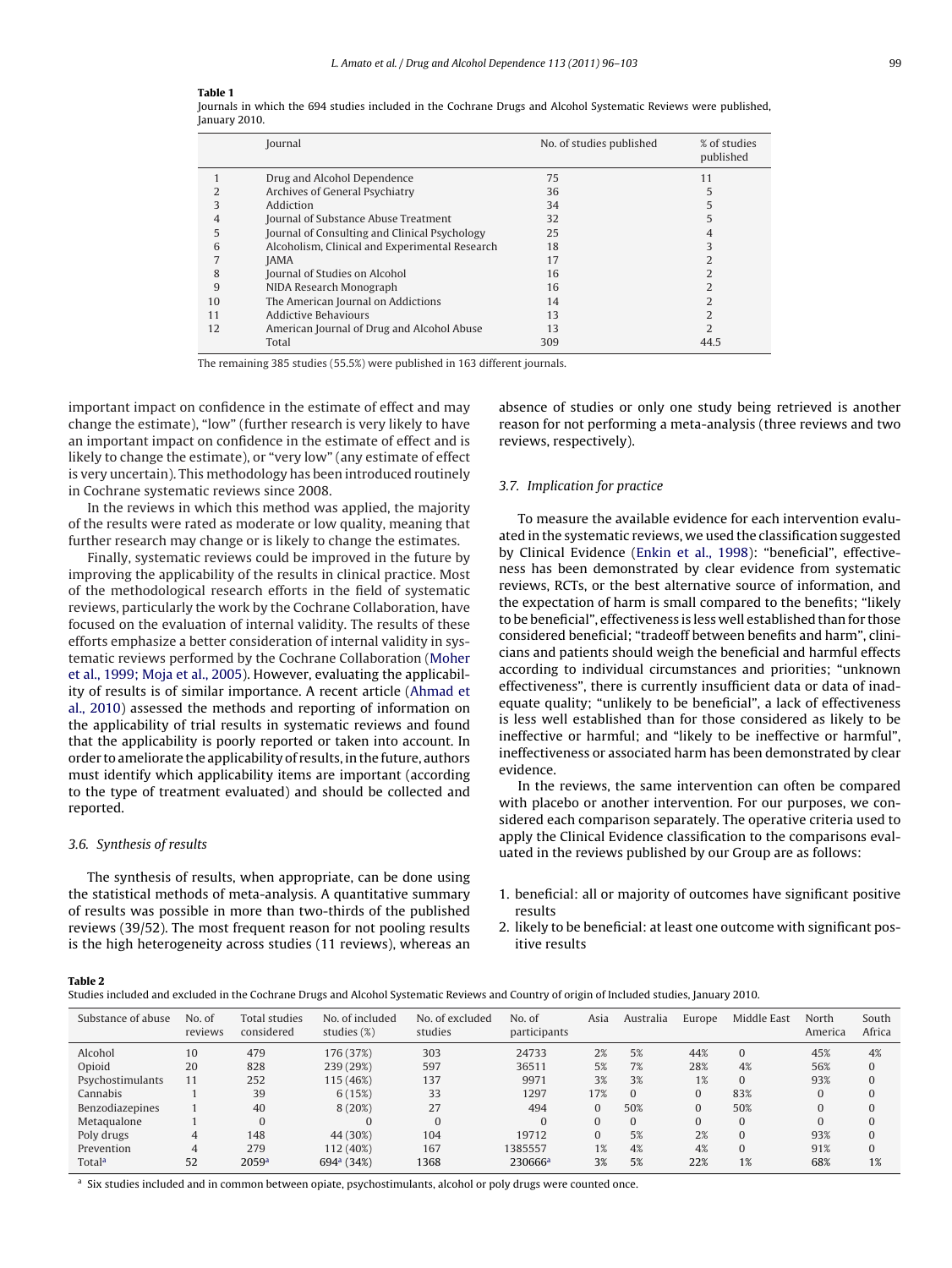#### <span id="page-4-0"></span>**Table 3** Interventions and comparisons proved to be beneficial or likely to be beneficial, in the published reviews, January 2010.

| Substance of abuse considered                                                                                                                                            | Outcomes and measure of the effect (CI 95%)                                                                                                                                                                                                                                                                                                                                                                                                                                                                                                                                                                                   |  |  |  |  |
|--------------------------------------------------------------------------------------------------------------------------------------------------------------------------|-------------------------------------------------------------------------------------------------------------------------------------------------------------------------------------------------------------------------------------------------------------------------------------------------------------------------------------------------------------------------------------------------------------------------------------------------------------------------------------------------------------------------------------------------------------------------------------------------------------------------------|--|--|--|--|
| Alcohol<br>Naltrexone versus placebo                                                                                                                                     | Discontinuation rate RR 0.82 (0.70, 0.97); number of participants who return to heavy drinking RR<br>0.64(0.51, 0.82)                                                                                                                                                                                                                                                                                                                                                                                                                                                                                                         |  |  |  |  |
| Benzodiazepines versus placebo                                                                                                                                           | Alcohol withdrawal seizures RR 0.16 (0.04, 0.69)                                                                                                                                                                                                                                                                                                                                                                                                                                                                                                                                                                              |  |  |  |  |
| Anticonvulsants + other versus other<br>GHB versus diazepam for withdrawal                                                                                               | Life-threatening side effects RR 0.12 (0.03, 0.44)<br>CIWA-Ar scores for tremor SMD $-0.85$ (da $-1.30$ a $-0.40$ ) and agitation SMD $-0.54$ (da $-0.97$ a                                                                                                                                                                                                                                                                                                                                                                                                                                                                   |  |  |  |  |
|                                                                                                                                                                          | $-0.11)$                                                                                                                                                                                                                                                                                                                                                                                                                                                                                                                                                                                                                      |  |  |  |  |
| GHB versus naltrexone for maintaining abstinence<br>Brief intervention versus control in primary care:                                                                   | Number of subjects abstinent RR 2.59 (da 1.35 a 4.98)<br>Quantity of drinking (g/week) WMD $-41.40$ ( $-57.30$ , $-25.50$ ); Binge drinkers RD $-0.15$ ( $-0.21$ ,                                                                                                                                                                                                                                                                                                                                                                                                                                                            |  |  |  |  |
|                                                                                                                                                                          | $-0.08$ ); Loss to follow up RD 0.04 (0.01, 0.07)                                                                                                                                                                                                                                                                                                                                                                                                                                                                                                                                                                             |  |  |  |  |
| Brief intervention versus control in general hospital wards                                                                                                              | Mean alcohol consumption/week change scores from baseline at 1 year follow up WMD $-0.18$<br>$(-0.33, -0.03)$                                                                                                                                                                                                                                                                                                                                                                                                                                                                                                                 |  |  |  |  |
| Opioid maintenance treatments                                                                                                                                            |                                                                                                                                                                                                                                                                                                                                                                                                                                                                                                                                                                                                                               |  |  |  |  |
| Methadone maintenance treatment (MMT) versus no MMT                                                                                                                      | Retention in treatment old studies RR 3.05 (1.75, 5.35); retention in treatment new studies RR 4.44<br>(3.26, 6.04); morphine positive urines or hair analysis RR 0.66 (0.56, 0.78)                                                                                                                                                                                                                                                                                                                                                                                                                                           |  |  |  |  |
| MMT 60-109 mg versus 40-59 mg day                                                                                                                                        | Retention at 27-40 weeks RR 1.23 (1.05, 1.45)                                                                                                                                                                                                                                                                                                                                                                                                                                                                                                                                                                                 |  |  |  |  |
| MMT 60-109 mg versus 1-39 mg day                                                                                                                                         | Retention at 17–26 weeks RR 1.36 (1.13, 1.63); use of opiate (abstinent >3–4 weeks) RR 1.59 (1.16,<br>2.18); use of cocaine (abstinent >3–4 weeks) RR 1.81 (1.15, 2.85)                                                                                                                                                                                                                                                                                                                                                                                                                                                       |  |  |  |  |
| MMT high dose versus middle                                                                                                                                              | Leaving treatment (follow up $12-24$ months) RR 0.68 (0.51, 0.89)                                                                                                                                                                                                                                                                                                                                                                                                                                                                                                                                                             |  |  |  |  |
| MMT middle dose versus low                                                                                                                                               | Leaving treatment (follow up 12-24 months) RR 0.57 (0.48, 0.67)                                                                                                                                                                                                                                                                                                                                                                                                                                                                                                                                                               |  |  |  |  |
| MMT high dose versus low<br>Low dose buprenorphine versus placebo                                                                                                        | Leaving treatment (follow up 12-24 months) RR 0.35 (0.27, 0.45)<br>Retention in treatment RR 1.50 (1.19, 1.88)                                                                                                                                                                                                                                                                                                                                                                                                                                                                                                                |  |  |  |  |
| Medium dose buprenorphine versus placebo                                                                                                                                 | Retention in treatment RR 1.74 (1.06, 2.87); morphine positive urines SMD $-0.28$ ( $-0.47$ , $-0.10$ )                                                                                                                                                                                                                                                                                                                                                                                                                                                                                                                       |  |  |  |  |
| High dose buprenorphine versus placebo<br>Comparison before and after substitution treatment to prevent                                                                  | Retention in treatment RR 1.74 (1.02, 2.96); morphine positive urines SMD $-1.23$ ( $-1.95$ , $-0.51$ )<br>Proportion reporting injecting use RR 0.45 (0.35, 0.59); overall risk assessment RR 0.74 (0.68, 0.81)                                                                                                                                                                                                                                                                                                                                                                                                              |  |  |  |  |
| <b>HIV</b> infection<br>Naltrexone versus placebo                                                                                                                        | Use of heroin RR 0,72 (0.58, 0.90)                                                                                                                                                                                                                                                                                                                                                                                                                                                                                                                                                                                            |  |  |  |  |
| Any psychosocial plus pharmacological versus                                                                                                                             | Abstinent at follow up RR 1.15 (1.01, 1.32)                                                                                                                                                                                                                                                                                                                                                                                                                                                                                                                                                                                   |  |  |  |  |
| pharmacological standard<br>Any behavioural plus pharmacological versus pharmacological                                                                                  | Continuous week of abstinence $SMD +1.91 (+0.20, +3.62)$                                                                                                                                                                                                                                                                                                                                                                                                                                                                                                                                                                      |  |  |  |  |
| standard                                                                                                                                                                 |                                                                                                                                                                                                                                                                                                                                                                                                                                                                                                                                                                                                                               |  |  |  |  |
| Opioid treatments aimed at detoxification<br>Methadone versus placebo                                                                                                    | Completion of treatment RR 1.95 (1.25, 8.91)                                                                                                                                                                                                                                                                                                                                                                                                                                                                                                                                                                                  |  |  |  |  |
| Buprenorphine versus clonidine                                                                                                                                           | Completion of treatment RR 1.64 (1.31, 2.06); mean days in treatment SMD 0.92 (0.57, 1.27); mean                                                                                                                                                                                                                                                                                                                                                                                                                                                                                                                              |  |  |  |  |
| Adrenergic agonists versus placebo                                                                                                                                       | overall withdrawal score SMD $-0.59$ ( $-0.79$ , $-0.39$ )<br>Completion of treatment RR 1.90 (1.28, 2.81)                                                                                                                                                                                                                                                                                                                                                                                                                                                                                                                    |  |  |  |  |
| Any psychosocial + any pharmacological versus                                                                                                                            | Completion of treatment RR 1.68 (1.11, 2.55); use of opiate RR 0.82 (0.71, 0.93); abstinent at follow                                                                                                                                                                                                                                                                                                                                                                                                                                                                                                                         |  |  |  |  |
| pharmacological alone                                                                                                                                                    | up RR 2.43 (1.61, 3.66)                                                                                                                                                                                                                                                                                                                                                                                                                                                                                                                                                                                                       |  |  |  |  |
| Any psychosocial + methadone versus methadone alone<br>Contingency management + methadone versus methadone<br>alone                                                      | Abstinent at follow up RR 2.46 (1.61, 3.76); compliance (no. of absences) RR 0.48 (0.38, 0.59)<br>Compliance (no. of absences) RR 0.29 (0.15, 0.56)                                                                                                                                                                                                                                                                                                                                                                                                                                                                           |  |  |  |  |
| Contingency management + buprenorphine versus                                                                                                                            | Use of opiate RR 0.47 (0.25, 0.86)                                                                                                                                                                                                                                                                                                                                                                                                                                                                                                                                                                                            |  |  |  |  |
| buprenorphine alone<br>Psychostimulants: cocaine                                                                                                                         |                                                                                                                                                                                                                                                                                                                                                                                                                                                                                                                                                                                                                               |  |  |  |  |
| Risperidone versus placebo                                                                                                                                               | Dropout RR 0.77 (0.61, 0.98)                                                                                                                                                                                                                                                                                                                                                                                                                                                                                                                                                                                                  |  |  |  |  |
| Disulfiram versus no pharmacological treatment                                                                                                                           | Use of cocaine as weeks of continuous abstinence) MD 2.10 (0.69, 3.51) and as number of subjects<br>with 3 or more weeks of continuous abstinence RR 1.88 (1.09, 3.23)                                                                                                                                                                                                                                                                                                                                                                                                                                                        |  |  |  |  |
| CBT + contingency versus CBT + bonus                                                                                                                                     | Use of cocaine (at least 5 consecutive weeks) RR 0.51 (0.36, 0.71)                                                                                                                                                                                                                                                                                                                                                                                                                                                                                                                                                            |  |  |  |  |
| Psycho stimulants: amphetamines                                                                                                                                          |                                                                                                                                                                                                                                                                                                                                                                                                                                                                                                                                                                                                                               |  |  |  |  |
| Any pharmacological versus placebo for withdrawal syndrome<br>Amineptine versus placebo for withdrawal syndrome<br>Poly abuse                                            | Discontinuation rate RR 0.52 (0.29, 0.94); global state WMD $-0.27$ ( $-0.54$ , $-0.01$ )<br>Discontinuation rate RR 0.22 (0.07, 0.70); average score in global state WMD $-0.54$ ( $-0.82$ , $-0.26$ )                                                                                                                                                                                                                                                                                                                                                                                                                       |  |  |  |  |
| Interventions for drug using offenders in the Courts: drug                                                                                                               | Arrests at 90 days OR 1.33 (1.04, 1.70)                                                                                                                                                                                                                                                                                                                                                                                                                                                                                                                                                                                       |  |  |  |  |
| testing & sanctions versus routine<br>Prevention                                                                                                                         |                                                                                                                                                                                                                                                                                                                                                                                                                                                                                                                                                                                                                               |  |  |  |  |
| Interventions in school setting: Skills versus usual curricula                                                                                                           | Decision making skills SMD +0.78 (+0.46, +1.09); self-esteem SMD +0.22 (+0.03, +0.40); cannabis<br>use RR 0.82 (0.73, 0.92)                                                                                                                                                                                                                                                                                                                                                                                                                                                                                                   |  |  |  |  |
| Interventions in school setting: Affective versus usual curricula                                                                                                        | Drug knowledge SMD +1.88 (+1.27, +2.50); decision making skills SMD +1.35 (+0.79, +1.91)                                                                                                                                                                                                                                                                                                                                                                                                                                                                                                                                      |  |  |  |  |
| Interventions in school setting: Affective versus knowledge<br>Interventions in school setting: Knowledge versus usual                                                   | Drug knowledge SMD +0.60 (+0.18, +1.03); decision making skills SMD +1.22 (+0.33, +2.12)<br>Drug knowledge WMD +0.91 (+0.42, +1.39)                                                                                                                                                                                                                                                                                                                                                                                                                                                                                           |  |  |  |  |
| curricula<br>To reduce alcohol misuse in University or College students:                                                                                                 | Alcohol related problems up to 3 months SMD $-0.31$ ( $-0.59$ , $-0.02$ ); peak blood alcohol content                                                                                                                                                                                                                                                                                                                                                                                                                                                                                                                         |  |  |  |  |
| social norms web feedback versus control                                                                                                                                 | up to 3 months SMD $-0.77$ ( $-1.25$ , $-0.28$ ); drinking frequency up to 3 months SMD $-0.38$ ( $-0.63$ ,<br>$-0.13$ ; quantity of drinking up to 3 months SMD $-0.29$ ( $-0.50$ , $-0.09$ ); drinking norms up to 3<br>months SMD $-0.75$ ( $-0.98$ , $-0.52$ ); alcohol related problems 4-16 months SMD $-0.26$ ( $-0.45$ ,<br>$-0.07$ ); drinking frequency 4-16 months SMD $-0.31$ ( $-0.49$ , $-0.13$ ); drinking norms 4-16 months<br>SMD $-0.59$ ( $-1.02$ , $-0.17$ ); quantity of drinking gender specific SMD $-0.45$ ( $-0.86$ , $-0.05$ );<br>drinking norms gender specific SMD $-0.95$ ( $-1.33$ , $-0.57$ ) |  |  |  |  |
| To reduce alcohol misuse in University or College students:<br>social norms mailed feedback versus control                                                               | Quantity of drinking gender specific SMD $-0.51$ ( $-0.92$ , $-0.09$ )                                                                                                                                                                                                                                                                                                                                                                                                                                                                                                                                                        |  |  |  |  |
| To reduce alcohol misuse in University or College students:                                                                                                              | Drinking frequency up to 3 months SMD $-0.39$ ( $-0.66$ , $-0.12$ ); binge drinking up to 3 months                                                                                                                                                                                                                                                                                                                                                                                                                                                                                                                            |  |  |  |  |
| social norms individual face to face feedback versus control                                                                                                             | SMD $-0.25$ ( $-0.49$ , $-0.02$ ); alcohol related problems 4-16 months SMD $-024$ ( $-0.42$ , $-0.07$ );<br>drinking frequency 4-16 months SMD $-0.26$ ( $-0.26$ , $-0.08$ )                                                                                                                                                                                                                                                                                                                                                                                                                                                 |  |  |  |  |
| To reduce alcohol misuse in University or College students:<br>social norms group face to face feedback versus control                                                   | Quantity of drinking up to 3 months SMD $-0.32$ ( $-0.63$ , $-0.02$ ); binge drinking up to 3 months<br>$SMD -0.38(-0.62, -0.14)$                                                                                                                                                                                                                                                                                                                                                                                                                                                                                             |  |  |  |  |
| RR = relative risk; RD = risk difference; SMD = standard mean difference; WMD = weighted mean difference; MD = mean difference. The confidence interval (CI) was of 95%. |                                                                                                                                                                                                                                                                                                                                                                                                                                                                                                                                                                                                                               |  |  |  |  |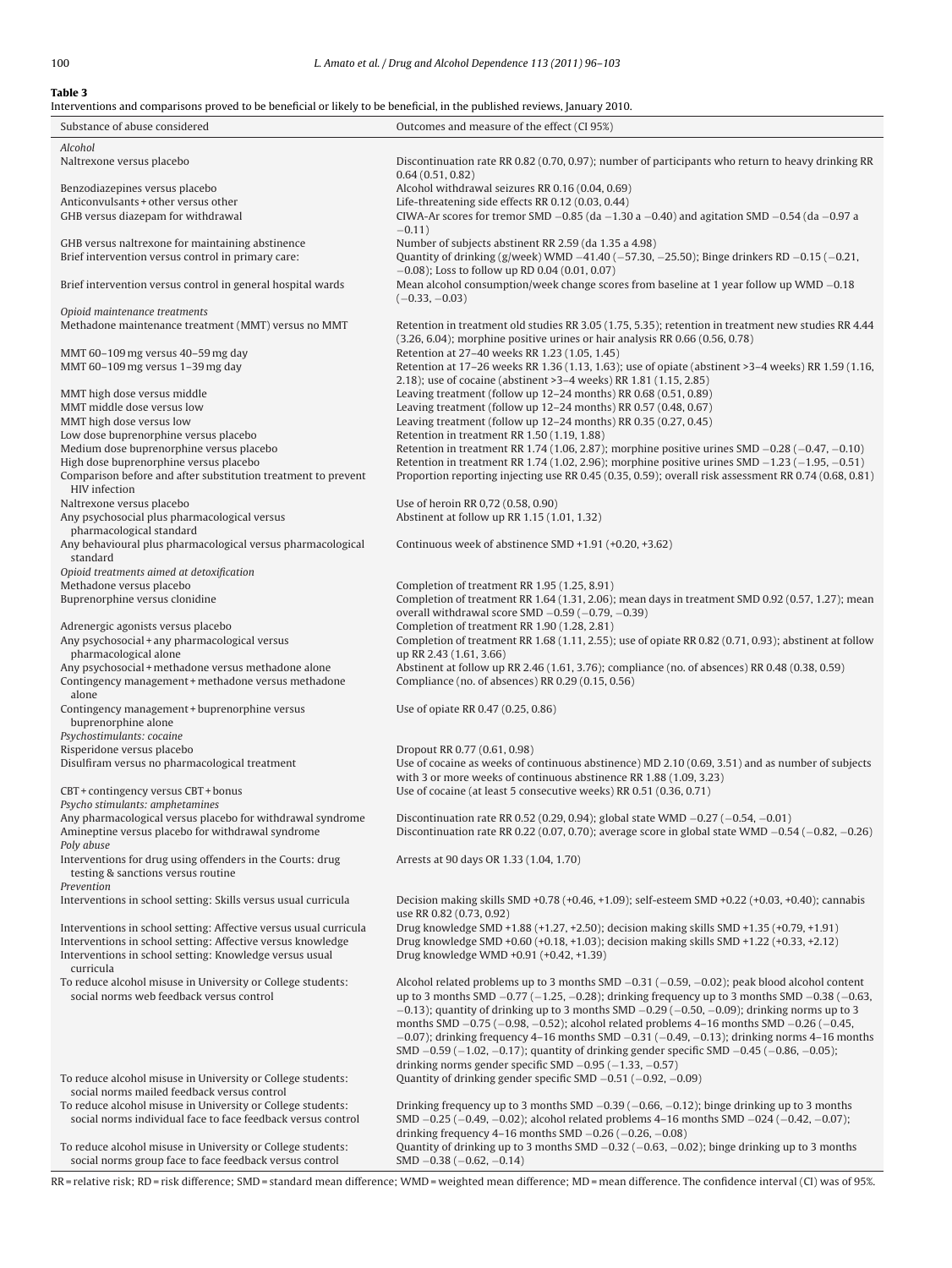- 3. tradeoff between benefits and harm: mixed (positive and negative) results
- 4. unknown effectiveness: no meta-analysis
- 5. unlikely to be beneficial: no significant result
- 6. likely to be ineffective or harmful: at least one outcome with significant negative results or a clear excess of side effects (qualitatively reported or RR > 2).

Based on these criteria, for the 142 comparative interventions considered, 41 (29%) were beneficial or likely to be beneficial for at least one of the outcomes considered in the review, 3 (2%) were a tradeoff between benefits and harms, 45 (32%) had unknown effectiveness, 46 (32%) were unlikely to be beneficial, and 7 (5%) were likely to be ineffective or harmful. These proportions varied according to the type of substance of abuse studied; for example, the interventions that were found to be beneficial or likely to be beneficial were 37% for alcohol, 42% for opioids, 17% for psychostimulants, 7% for polydrugs, and 33% for prevention.

[Table 3](#page-4-0) lists the interventions that were found to be beneficial or likely to be beneficial according to the type of substance abuse considered in the published reviews and the outcomes for which the various measures of the effect were significant in favor of the treatment considered.

These results should be considered cautiously, remembering that they referred only to interventions, comparisons, and outcomes considered in the studies included in the reviews, and we are aware that the evidence presented is not thorough and definitive. Furthermore, the assessment of the methodological quality of included studies showed relevant weaknesses in the information available to judge their quality. Also, the results have come mostly from RCTs evaluating the efficacy in a specific research setting and not the effectiveness in the clinical practice, this point can be taken into consideration when judging the overall quality of the evidence.

Nevertheless, the results of the reviews can represent a useful and valuable source of material to inform clinical practice. Furthermore, the availability of systematic reviews that provide evidence of effectiveness might represent a valuable source of material to be used in the process of producing national guidelines by reducing the need for many different countries to repeat the same reviews with a substantial duplication of work and waste resources. In recent years, Cochrane systematic reviews have been used extensively in the process of developing guidelines by international and national organizations [\(WHO, 2009; NICE, 2006; Australian National Drug](#page-7-0) [Strategy, 2006; Prodigy, 2005\).](#page-7-0)

The purpose of Cochrane reviews is to facilitate healthcare decision making by patients and the general public, clinicians, administrators, and policy makers. A clear statement of findings, a considered discussion, and a clear presentation of the authors' conclusions are important parts of the review. In particular, the following issues can help people make better informed decisions and increase the usability of Cochrane reviews: information on all important outcomes, including adverse outcomes; the quality of the evidence for each of these outcomes as it applies to specific populations and specific interventions; and clarification of the manner in which particular values and preferences may bear on the balance of the benefits, harms, burden, and costs of the intervention.

#### 3.8. Implication for research

One of the aims of an international collaboration among a group of researchers is to promote valid evidence and shape future research in directions where specific questions that arise from the systematic collation of existing work informs future research directions. The need for further research can be divided into two broad categories: the need for further systematic reviews and the need for further primary research.

Cochrane reviews include a section on the implication for research in which the authors provide suggestions on how to improve the quality or respond to gaps in primary research. In an effort to summarize these implications, a scale was developed by [Clarke et al. \(2007\), a](#page-6-0)nd the results show that, regarding our reviews, 74% report specific types of interventions and outcomes that should be prioritized in future studies, 5% concluded that no more research was needed, and 21% did not make any recommendations regarding future research.

Our findings suggest that there is substantial room for improvement in the area of primary research, both in terms of the quality of reporting and the quality of conduct. The quality of reporting has improved in recent years; the use of the CONSORT statement has had an effect among general journals [\(Moher et al., 2001\),](#page-6-0) but more effort is required by specialist journals to incorporate CON-SORT, considering that roughly 50% of the studies included in our reviews were published in only ten journals, out of which five have adopted CONSORT guidelines.

To obtain results that permit a cumulative synthesis and, above all, have results of high quality that can allow clinical choices, the new studies should enroll a large number of participants (at least 400) and consider a few important outcomes related to the efficacy, safety, and acceptability of the considered interventions. Furthermore, for some outcomes usually assessed with scales, such as withdrawal syndrome, consistency in rating continuous outcomes on the same scales should also be achieved in order to obtain comparable information from all relevant studies. Moreover, comparative effectiveness studies and studies that assess the effectiveness of preventive public health campaigns are needed.

## 3.9. Updating the results

Systematic reviews that are not maintained may become out of date or misleading, thus the availability of updated summaries of evidence is relevant; a previous study ([Shojania et al., 2007\) s](#page-7-0)howed that the median duration of survival of a systematic review, free of new relevant studies requiring updating, is 5.5 years since publication, though this time was shorter in some cases: only 4/52 of our reviews were outdated more than 5 years.

#### **4. Conclusions and future developments**

Considering the drug and alcohol field, Cochrane systematic reviews seem to meet their primary aim, providing independent reviews of evidence on the effectiveness of treatments and identifying underlying areas of uncertainty. The reviews also identify a wide range of interventions unlikely to be beneficial, and even likely to be ineffective or harmful. Eventually, Cochrane reviews provide useful results to guide clinicians in choosing treatment and assist in the process of developing evidence-based guidelines, particularly in the area of opioid dependence and alcoholism.

Even though Cochrane systematic reviews are a valuable resource for those who have to produce clinical guidelines, they should also be considered as a tool to inform the research agenda in terms of setting priorities, identifying areas of uncertainty, and promoting multicenter high quality studies addressing questions that contribute to progressing knowledge on the effectiveness and safety of treatment and, consequently, meet the needs of patients, their care givers, and policy makers.

Cochrane reviews seem to have, on average, better methodological quality than other systematic reviews ([Jørgensen et al., 2008;](#page-6-0) [NICE, 2006\);](#page-6-0) the costs of maintaining such a high quality standard might discourage some authors from attempting to conduct a Cochrane review. However, there is an added value in publishing them, particularly, an impact factor as been recently assigned to the Cochrane Database of Systematic Reviews, which, since 2010,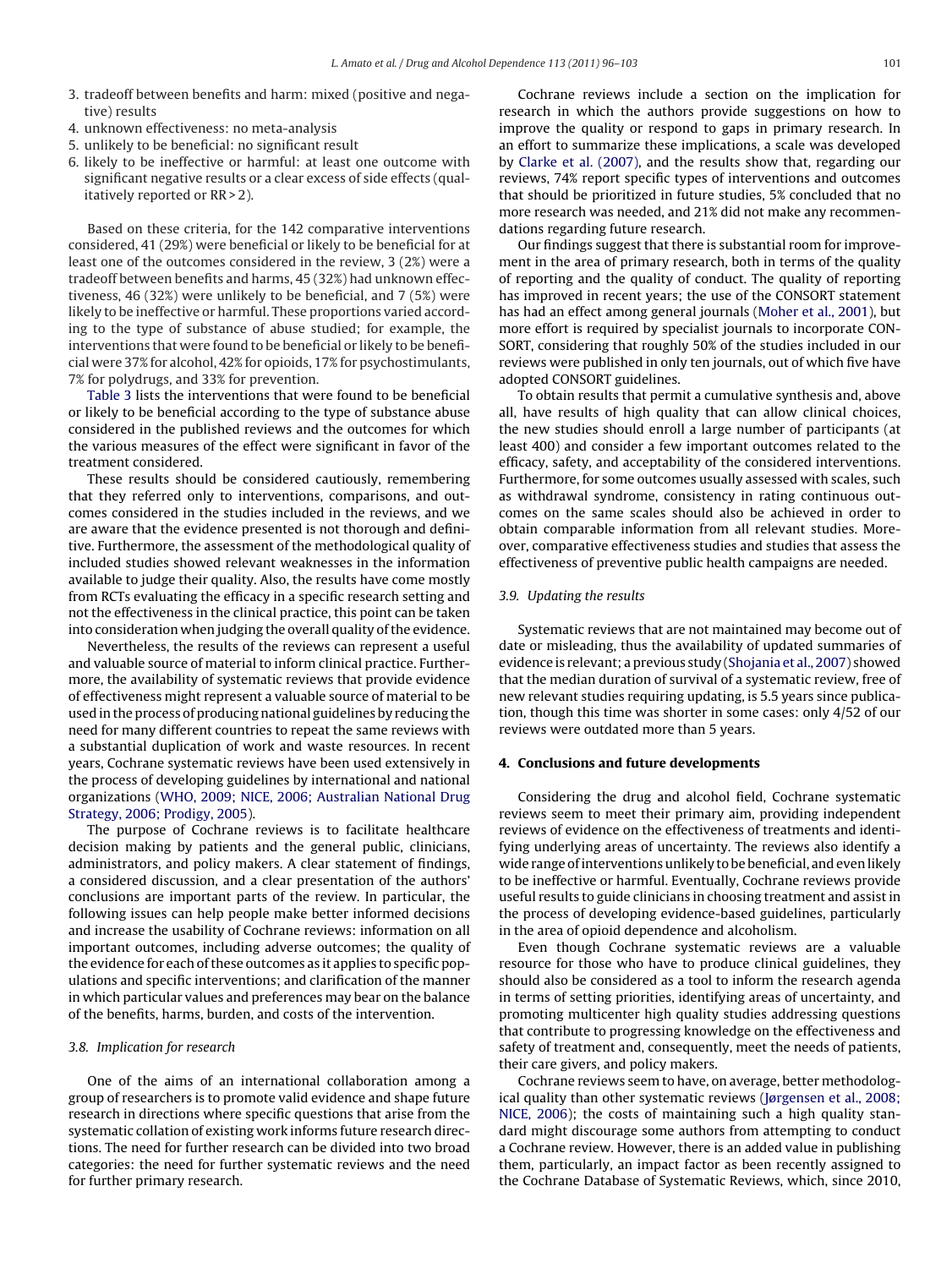<span id="page-6-0"></span>moved from quarterly to monthly publication. In 2009, the Collaboration launched a new feature, Cochrane Journal Club, a free, online instrument to introduce recent Cochrane reviews. Finally, support for new authors, such as training materials and learning resources, are freely available.

While judging quality is relatively easy, evaluating relevance of systematic reviews is more challenging. Same authors have criticized the Cochrane Library for publishing irrelevant reviews (Lang et al., 2007; Mandel et al., 2006; Pagliaro et al., 2010). A recent strategic review of the Cochrane Collaboration ([http://ccreview.wikispaces.com\)](http://ccreview.wikispaces.com/) has established a strategy to prioritize Systematic Reviews .In the future, our efforts will concentrate on prioritizing the publication of reviews that are likely to generate considerable interest in the international public health community, have the potential to change policy or treatments, and are of public interest. Updating the existing relevant reviews is another challenge as well.

## **Role of funding source**

Funding for this study was provided by the Department of Epidemiology, Lazio Region, Italy.

# **Contributors**

Laura Amato and Marina Davoli wrote the first draft of the manuscript. All the authors contributed to and have approved the final manuscript.

# **Conflict of interest**

All authors declare that they have no conflict of interest pertaining to the manuscript.

#### **Acknowledgements**

We like to acknowledge the support given by Annette Verster and Marica Ferri in the hard work of managing the group in the previous years and Richard Mattick and Marc Auriacombe as former Editors. Moreover we like to thank Zuzana Mitrova for her technical support.

# **Appendix A. Supplementary data**

Supplementary data associated with this article can be found, in the online version, at [doi:10.1016/j.drugalcdep.2010.08.003](http://dx.doi.org/10.1016/j.drugalcdep.2010.08.003).

#### **References**

- Ahmad, N., Boutron, I., Dechartres, A., Durieux, P., Ravaud, P., 2010. Applicability and generalisability of the results of systematic reviews to public health practice and policy: a systematic review. Trials 11 (February), 20.
- Amato, L., Davoli, M., Ali, R., Faggiano, F., Farrell, M., Foxcroft, D., Ling, W., Vecchi, S. Zhao, C., 2010. Cochrane Drugs and Alcohol Group. The Cochrane Library, retrieved January 20, 2010 at: [http://www.mrw.interscience.wiley.com/](http://www.mrw.interscience.wiley.com/cochrane/cochrane_clsysrev_crglist_fs.html) cochrane/cochrane clsysrev crglist fs.html.
- Australian National Drug Strategy, 2006. National Clinical Guidelines and Procedures for the Use of Buprenorphine in the Treatment of Opioid Dependence, Available at: [http://www.health.gov.au](http://www.health.gov.au/).
- Bargagli, A.M., Hickman, M., Davoli, M., Perucci, C.A., Schifano, P., Buster, M., Brugal, T., Vicente, J., for the COSMO European Group, 2006. Drug related mortality and its impact on adult mortality in eight European countries. Eur. J. Public Health 16, 198–202.
- Chalmers, I., 1998. Systematic reviews: insufficient evidence on which to base medicine. Br. J. Obstet. Gynaecol. 105 (November (11)), 1235–1236.
- Clarke, L., Clarke, M., Clarke, T., 2007. How useful are Cochrane reviews in identifying research needs? J. Health Serv. Res. Policy 12, 101–103.
- Clarke, M., Chalmers, I., 1998. Discussion sections in reports of controlled trials published in general medical journals: islands in search of continents? JAMA 280, 280–282.
- Davoli, M., Ferri, M., 2000. The Cochrane Review Group on Drugs and Alcohol. Addiction 95, 1473–1474.
- de Alba, I., Samet, J.H., Saitz, R., 2004. Burden of medical illness in drug- and alcoholdependent persons without primary care. Am. J. Addict. 13, 33–45.
- Dekkers, O.M., von Elm, E., Algra, A., Romijn, J.A., Vandenbroucke, J.P., 2009. How to assess the external validity of therapeutic trials: a conceptual approach. Int. J. Epidemiol. 39 (1), 89–94.
- Delaney, A., Bagshaw, S.M., Ferland, A., Laupland, K., Manns, B., Doig, C., 2007. The quality of reports of critical care meta-analyses in the Cochrane Database of Systematic Reviews: an independent appraisal. Crit. Care Med. 35 (2), 589–594.
- Egger, M., Jüni, P., Bartlett, C., Holenstein, F., Sterne, J., 2003. How important are comprehensive literature searches and the assessment of trial quality in systematic reviews? Empirical study. Health Technol. Assess. 7, 1.
- Egger, M., Smith, G.D., Schneider, M., Minder, C., 1997. Bias in meta-analysis detected by a simple, graphical test. BMJ 315, 629–634.
- Enkin, M., Keirse, M., Renfrew, M., Neilson, J., 1998. A Guide to Effective Care in Pregnancy and Childbirth. Oxford University Press, p. 108.
- Ettner, S.L., Frank, R.G., Kessler, R.C., 1997. The impact of psychiatric disorder on labor market outcomes. Ind. Labor Relat. Rev. 51, 64–81.
- GRADE Working Group, 2004. Grading quality of evidence and strength of recommendations. BMJ 328, 1490–1494.
- Guyatt, G.H., Oxman, A.D., Kunz, R., Vist, G.E., Falck-Ytter, Y., Schünemann, H.J., 2008a. What is 'quality of evidence' and why is it important to clinicians? BMJ 336, 995–998.
- Guyatt, G.H., Oxman, A.D., Vist, G.E., Kunz, R., Falck-Ytter, Y., Alonso-Coello, P., Schünemann, H.J., 2008b. GRADE: an emerging consensus on rating quality of evidence and strength of recommendations. BMJ 336, 924–926.
- Helmerrhorst, F.M., Belfield, T., Kulier, R., Maitra, N., O'Brien, P., Grimes, D.A., 2006. The Cochrane Fertility regulation Group: synthesizing the best evidence about family planning. Contraception 74, 280-286.
- Higgins, J.P.T., Green, S. (Eds.), 2008. Cochrane Handbook for Systematic Reviews of Interventions, version 5.0.2 [updated September 2009]. The Cochrane Collaboration, Available at: [www.cochrane-handbook.org/](http://www.cochrane-handbook.org/).
- Hopewell, S., Loudon, K., Clarke, M.J., Oxman, A.D., Dickersin, K., 2009. Publication bias in clinical trials due to statistical significance or direction of trial results. Cochrane Database Syst. Rev. (January (1)).
- Hopewell, S., McDonald, S., Clarke, M., Egger, M., 2007. Grey literature in metaanalyses of randomized trials of health care interventions. Cochrane Database Syst. Rev. (2), Art No. MR000010.
- Hopewell, S., 2004. Impact of grey literature on systematic reviews of randomized trials. Ph.D. Thesis. University of Oxford.
- Jadad, A.R., Moher, M., Browman, G.P., Booker, L., Sigouin, C., Fuentes, M., Stevens, R., 2000. Systematic reviews and meta-analyses on treatment of asthma: critical evaluation. BMJ 320, 537–540.
- Jørgensen, K.J., Katja, L., Maric, K.L., Tendal, B., Faurschou, A., Gøtzsche, P.C., 2008. Industry-supported meta-analyses compared with meta-analyses with nonprofit or no support: differences in methodological quality and conclusions. BMC Med. Res. Methodol. 8, 60, doi:10.1186/1471-2288-8-60.
- Lang, A., Edwards, N., Fleiszer, A., 2007. Empty systematic reviews: hidden perils and lessons learned. J. Clin. Epidemiol. 60 (6), 595–597.
- Mandel, D., Littner, Y., Mimouni, F.B., Lubetzky, R., 2006. Conclusiveness of the Cochrane Neonatal Reviews: a systematic analysis. Acta Paediatr. 95 (10), 1209–1212.
- Moher, D., Tetzlaff, J., Tricco, A.C., Sampson, M., Altman, D.G., 2007. Epidemiology and reporting characteristics of systematic reviews. PLoS Med. 4 (3), e78, doi:10.1371/journal.pmed.0040078.
- Moher, D., Jones, A., Lepage, L., CONSORT Group (Consolidated Standards for Reporting of Trials), 2001. Use of the CONSORT statement and quality of reports of randomized trials: a comparative before-and-after evaluation. JAMA 285, 1992–1995.
- Moher, D., Cook, D.J., Jadad, A.R., Tugwell, P., Moher, M., Jones, A., Pham, B., Klassen, T.P., 1999. Assessing the quality of reports of randomised trials: implications for the conduct of meta-analyses. Health Technol. Assess. 3 (12), i–iv, 1– 98.
- Moher, D., Pham, B., Jones, A., Cook, D.J., Jadad, A.R., Moher, M., Tugwell, P., Klassen, T.P., 1998. Does quality of reports of randomised trials affect estimates of intervention efficacy reported in meta-analyses? The Lancet 352, 609–613.
- Moja, L.P., Telaro, E., D'Amico, R., Moschetti, I., Coe, L., Liberati, A., 2005. Assessment of methodological quality of primary studies by systematic reviews: results of the metaquality cross sectional study. BMJ 330 (7499), 1053.
- Pagliaro, L., Bruzzi, P., Bobbio, M., 2010. Why are Cochrane hepato-biliary reviews undervalued by physicians as an aid for clinical decision-making? Dig Liver Dis. 42 (1), 1–5.
- Prodigy, 2005. Guidance for the use of methadone for the treatment of opioid dependence in primary care. In: National Health Service Clinical Knowledges Summaries. Prodigy, Available at: [http://cks.library.nhs.uk.](http://cks.library.nhs.uk/)
- NICE, 2006. National Institute of Clinical Excellence Technology Appraisal Guidance 114. Methadone and buprenorphine for the management of opioid dependence. NICE, Available at: [http://www.nice.org.uk](http://www.nice.org.uk/).
- Olsen, O., Middleton, P., Ezzo, J., Peter, C., Gøtzsche, P.C., Hadhazy, V., Herxheimer, A., Kleijnen, J., McIntosh, H., 2001. Quality of Cochrane reviews: assessment of sample from 1998. BMJ 323, 829–832.
- Price, R.K., Risk, N.K., Murray, K.S., Virgo, K.S., Spitznagel, E.L., 2001. Twenty-five year mortality of us servicemen deployed in Vietnam: predictive utility of early drug use. Drug Alcohol Depend. 64, 309–318.